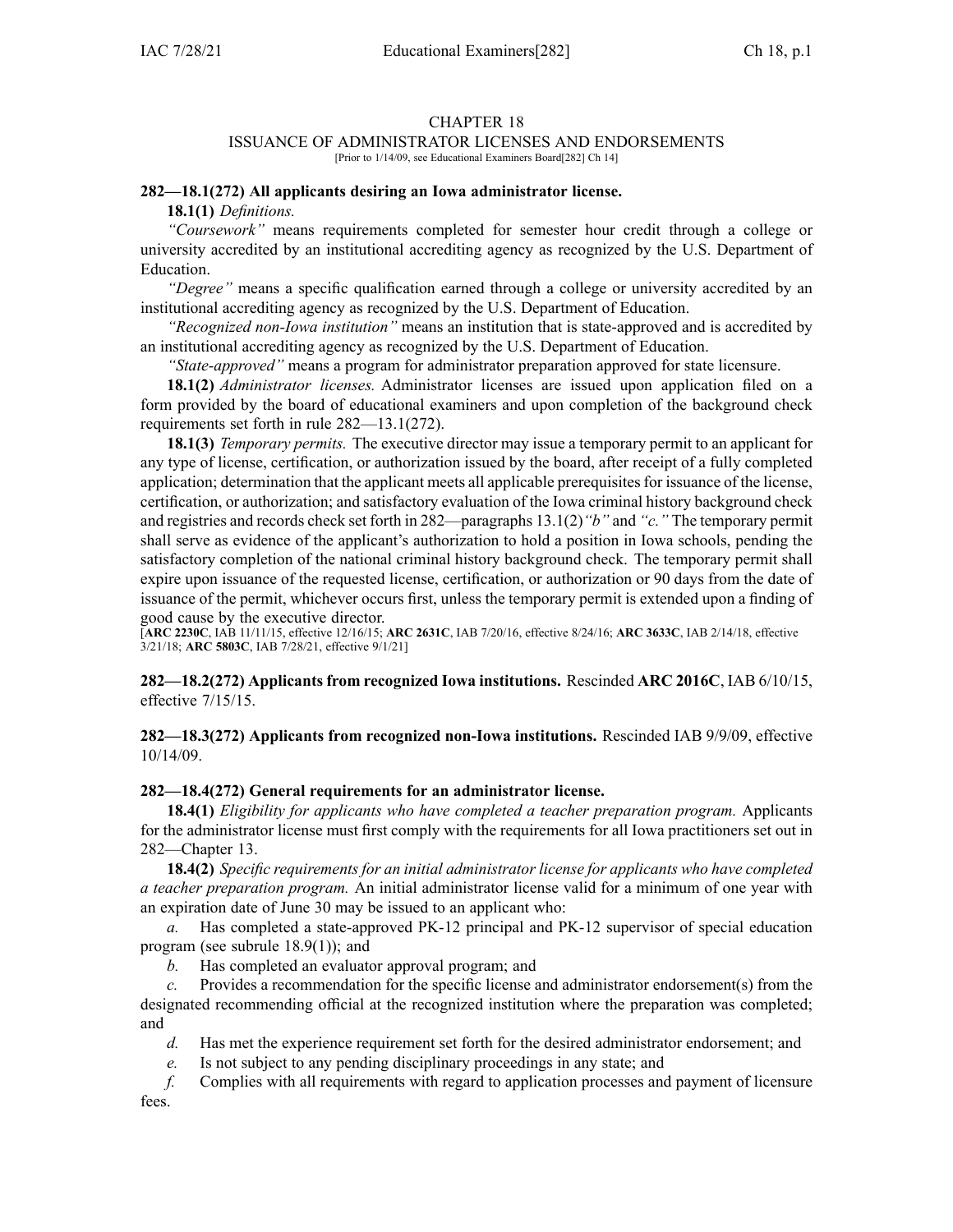**18.4(3)** *Eligibility for applicants who have completed <sup>a</sup> professional service endorsement program.* Applicants for the administrator license must first comply with the requirements set out in [282—Chapter](https://www.legis.iowa.gov/docs/iac/chapter/282.27.pdf) 27.

**18.4(4)** *Specific requirements for an initial administrator license for applicants who have completed <sup>a</sup> professional service endorsement.* An initial administrator license valid for one year may be issued to an applicant who:

*a.* Is the holder of an Iowa professional service license; and

*b.* Has three years of experience in an educational setting in the professional service endorsement area or has six years of professional service and administrative experience provided that at least two years are professional service experience; and

*c.* Has completed <sup>a</sup> state-approved PK-12 principal and PK-12 supervisor of special education program (see subrule [18.9\(1\)](https://www.legis.iowa.gov/docs/iac/rule/282.18.9.pdf)); and

*d.* Is assuming <sup>a</sup> position as <sup>a</sup> PK-12 principal and PK-12 supervisor of special education (see subrule [18.9\(1\)](https://www.legis.iowa.gov/docs/iac/rule/282.18.9.pdf)) for the first time or has one year of out-of-state or nonpublic administrative experience; and

*e.* Has completed the required coursework in human relations, cultural competency, diverse learners and reading instruction set forth in [281—subrules](https://www.legis.iowa.gov/docs/iac/rule/281.79.15.pdf) 79.15(2) and [79.15\(3\)](https://www.legis.iowa.gov/docs/iac/rule/281.79.15.pdf); and

*f.* Has completed the professional education core in [281—paragraphs](https://www.legis.iowa.gov/docs/iac/rule/281.79.15.pdf) 79.15(5)*"a"* to *"k"*; and *g.* Has completed an evaluator approval program.

[**ARC [8248B](https://www.legis.iowa.gov/docs/aco/arc/8248B.pdf)**, IAB 11/4/09, effective 10/12/09; **ARC [8958B](https://www.legis.iowa.gov/docs/aco/arc/8958B.pdf)**, IAB 7/28/10, effective 9/1/10; **ARC [1326C](https://www.legis.iowa.gov/docs/aco/arc/1326C.pdf)**, IAB 2/19/14, effective 3/26/14; **ARC [2016C](https://www.legis.iowa.gov/docs/aco/arc/2016C.pdf)**, IAB 6/10/15, effective 7/15/15; **ARC [2631C](https://www.legis.iowa.gov/docs/aco/arc/2631C.pdf)**, IAB 7/20/16, effective 8/24/16; **ARC [3196C](https://www.legis.iowa.gov/docs/aco/arc/3196C.pdf)**, IAB 7/5/17, effective 8/9/17; **ARC [3979C](https://www.legis.iowa.gov/docs/aco/arc/3979C.pdf)**, IAB 8/29/18, effective 10/3/18]

**282—18.5(272) Specific requirements for <sup>a</sup> professional administrator license.** A professional administrator license valid for five years may be issued to an applicant who does all of the following:

**18.5(1)** Completes the requirements in rule 282—18.4(272).

**18.5(2)** Successfully meets each standard pursuan<sup>t</sup> to rule 281—83.10(284A).

**18.5(3)** Completes one year of administrative experience in an Iowa public school and completes the administrator mentoring program while holding an administrator license, or successfully completes two years of administrative experience in <sup>a</sup> nonpublic or out-of-state school setting.

[**ARC [8248B](https://www.legis.iowa.gov/docs/aco/arc/8248B.pdf)**, IAB 11/4/09, effective 10/12/09; **ARC [0607C](https://www.legis.iowa.gov/docs/aco/arc/0607C.pdf)**, IAB 2/20/13, effective 3/27/13; **ARC [5322C](https://www.legis.iowa.gov/docs/aco/arc/5322C.pdf)**, IAB 12/16/20, effective 1/20/21]

**282—18.6(272) Specific requirements for an administrator prepared out of state.** An applicant seeking Iowa licensure who completes an administrator preparation program from <sup>a</sup> recognized non-Iowa institution shall verify the requirements of rules [282—18.1](https://www.legis.iowa.gov/docs/iac/rule/282.18.1.pdf)(272) and [282—18.4](https://www.legis.iowa.gov/docs/iac/rule/282.18.4.pdf)(272) through <sup>a</sup> transcript review. Applicants must hold and submit <sup>a</sup> copy of <sup>a</sup> valid or expired regular administrator certificate or license in another state, exclusive of <sup>a</sup> temporary, emergency or substitute license or certificate.

**18.6(1)** *Administrator exchange license.* A one-year nonrenewable administrator exchange license may be issued to an individual who:

*a.* Has met <sup>a</sup> minimum of 75 percen<sup>t</sup> of the coursework requirements for administrative licensure but has some coursework deficiencies.

*b.* Is eligible for and has applied for <sup>a</sup> regular valid and current out-of-state administrator license and is waiting for the processing of the license.

*c.* Has not completed the approved evaluator training requirement.

**18.6(2)** *Conversion.* Each applicant who receives the one-year administrator exchange license must complete any identified coursework deficiencies in order to be eligible for an initial administrator license or <sup>a</sup> professional administrator license in Iowa. Any coursework deficiencies must be completed for college credit, with the exception of the human relations componen<sup>t</sup> which may be taken for licensure renewal credit through an approved provider.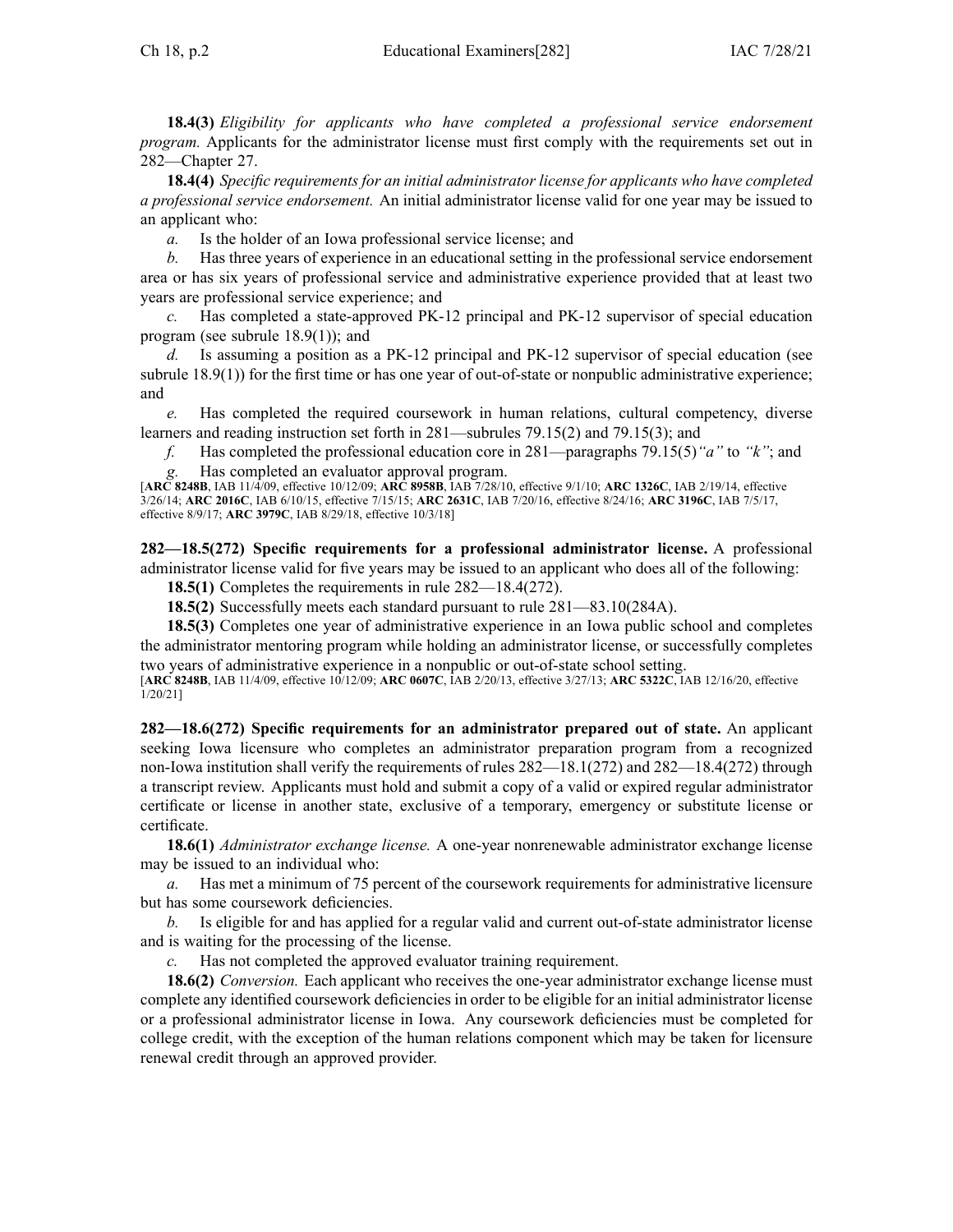**18.6(3)** *License without deficiencies.* An applicant under this rule shall be granted an Iowa administrator license and will not be subject to coursework deficiencies if the following additional requirements have been met:

*a.* Verification of Iowa residency, or, for military spouses, verification of <sup>a</sup> permanen<sup>t</sup> change of military installation.

*b.* Valid or expired administrator certificate or license in good standing without pending disciplinary action from another state, valid for <sup>a</sup> minimum of one year, exclusive of <sup>a</sup> temporary, emergency or substitute license or certificate. Endorsements shall be granted based on comparable Iowa endorsements, and endorsement requirements may be waived in order to gran<sup>t</sup> the most comparable endorsement.

**18.6(4)** Holders of an Iowa administrator exchange license issued prior to January 1, 2021, may submit <sup>a</sup> new application if the requirements in this rule would have been met at the time of their initial application.

[**ARC [8141B](https://www.legis.iowa.gov/docs/aco/arc/8141B.pdf)**, IAB 9/9/09, effective 10/14/09; **ARC [9383B](https://www.legis.iowa.gov/docs/aco/arc/9383B.pdf)**, IAB 2/23/11, effective 3/30/11; **ARC [2016C](https://www.legis.iowa.gov/docs/aco/arc/2016C.pdf)**, IAB 6/10/15, effective 7/15/15; **ARC [3196C](https://www.legis.iowa.gov/docs/aco/arc/3196C.pdf)**, IAB 7/5/17, effective 8/9/17; **ARC [3829C](https://www.legis.iowa.gov/docs/aco/arc/3829C.pdf)**, IAB 6/6/18, effective 7/11/18; **ARC [5321C](https://www.legis.iowa.gov/docs/aco/arc/5321C.pdf)**, IAB 12/16/20, effective 1/20/21; **ARC [5803C](https://www.legis.iowa.gov/docs/aco/arc/5803C.pdf)**, IAB 7/28/21, effective 9/1/21]

# **282—18.7(272) Specific requirements for <sup>a</sup> Class A extension license.**

**18.7(1)** A nonrenewable Class A extension license valid for one year may be issued to an applicant based on an expired Iowa professional administrator license. This license shall be endorsed for the type of service authorized by the expired license on which it is based.

**18.7(2)** The holder of an expired professional administrator license who is currently under contract with an Iowa educational unit (area education agency/local education agency/local school district) and who does not meet the renewal requirements for the administrator license held shall be required to secure the signature of the superintendent or designee before the Class A extension license will be issued. If the superintendent does not meet the renewal requirements, the superintendent shall be required to secure the signature of the school board president before the license will be issued.

[**ARC [9384B](https://www.legis.iowa.gov/docs/aco/arc/9384B.pdf)**, IAB 2/23/11, effective 3/30/11; **ARC [9453B](https://www.legis.iowa.gov/docs/aco/arc/9453B.pdf)**, IAB 4/6/11, effective 5/11/11; **ARC [0564C](https://www.legis.iowa.gov/docs/aco/arc/0564C.pdf)**, IAB 1/23/13, effective 2/27/13; **ARC [2016C](https://www.legis.iowa.gov/docs/aco/arc/2016C.pdf)**, IAB 6/10/15, effective 7/15/15]

**282—18.8(272) Specific requirements for <sup>a</sup> Class B license.** A nonrenewable Class B license valid for two years may be issued to an individual under the following conditions:

**18.8(1)** *Endorsement in progress.* The individual has <sup>a</sup> valid Iowa teaching license but is seeking to obtain an administrator endorsement. A Class B license may be issued if requested by an employer and the individual seeking this endorsement has completed at least 75 percen<sup>t</sup> of the requirements leading to completion of all requirements for this endorsement.

**18.8(2)** *Experience requirement.*

*a. Principal endorsement.* For the principal endorsement, the applicant must meet the experience requirement set forth in subparagraph [18.9\(1\)](https://www.legis.iowa.gov/docs/iac/rule/282.18.9.pdf)*"c"*(1).

*b. Superintendent endorsement.* For the superintendent endorsement, the applicant must meet the experience requirement set forth in subrule [18.10\(3\)](https://www.legis.iowa.gov/docs/iac/rule/282.18.10.pdf).

**18.8(3)** *Request for exception.* Rescinded IAB 2/23/11, effective 3/30/11. [**ARC [9385B](https://www.legis.iowa.gov/docs/aco/arc/9385B.pdf)**, IAB 2/23/11, effective 3/30/11; **ARC [2631C](https://www.legis.iowa.gov/docs/aco/arc/2631C.pdf)**, IAB 7/20/16, effective 8/24/16]

# **282—18.9(272) Area and grade levels of administrator endorsements.**

**18.9(1)** *PK-12 principal and PK-12 supervisor of special education.*

*a. Authorization.* The holder of this endorsement is authorized to serve as <sup>a</sup> principal of programs serving children from birth through grade twelve, <sup>a</sup> supervisor of instructional special education programs for children from birth to the age of 21, and <sup>a</sup> supervisor of suppor<sup>t</sup> for special education programs for children from birth to the age of 21 (and to <sup>a</sup> maximum allowable age in accordance with Iowa Code section [256B.8\)](https://www.legis.iowa.gov/docs/ico/section/256B.8.pdf).

*b. Program requirements.*

(1) Degree—master's.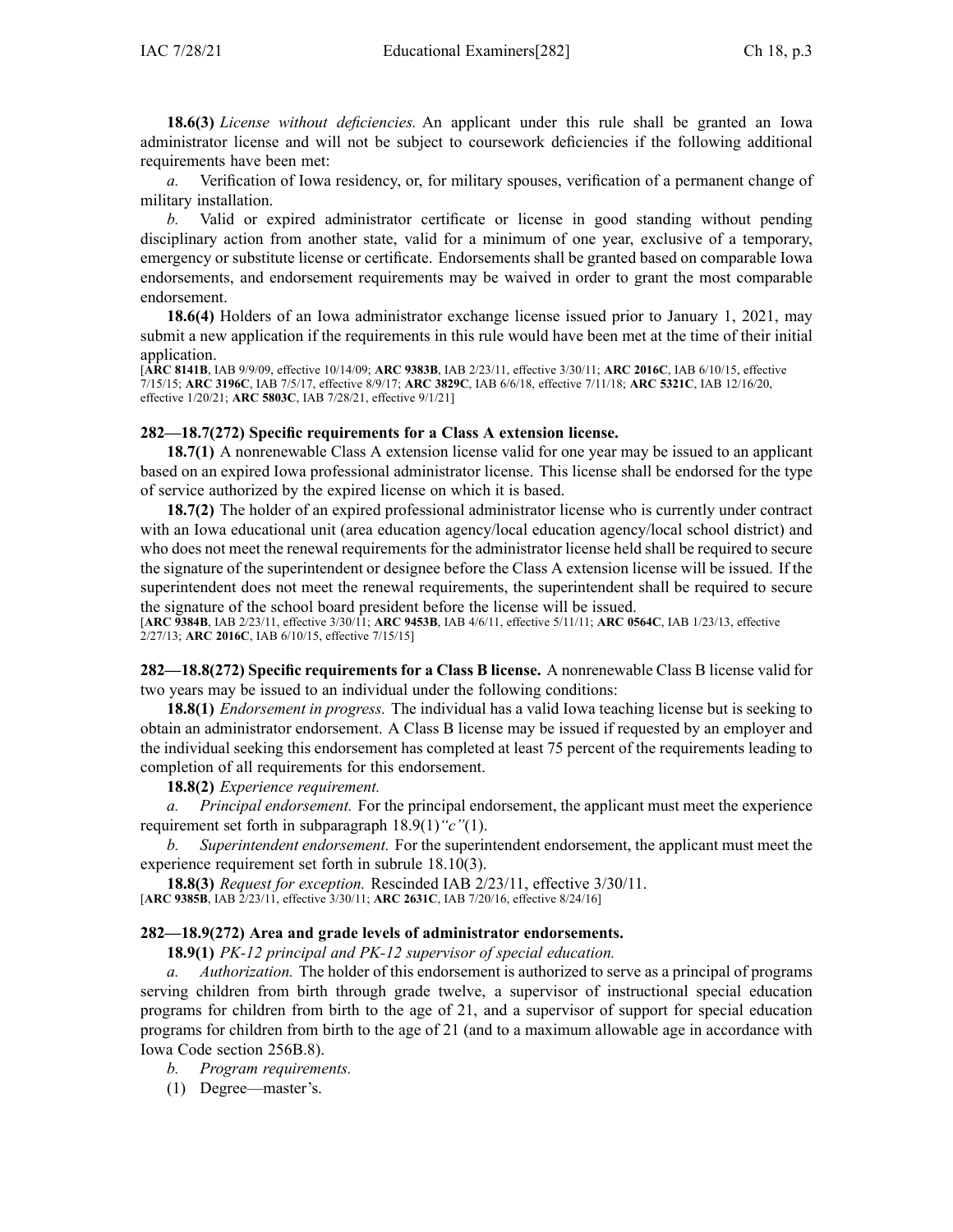(2) Content: Completion of <sup>a</sup> sequence of courses and experiences which may have been <sup>a</sup> par<sup>t</sup> of, or in addition to, the degree requirements. Candidates who successfully complete <sup>a</sup> building-level educational leadership preparation program understand and demonstrate the capacity to promote the current and future success and well-being of each student and adult by applying the knowledge, skills, and commitments necessary to:

1. Collaboratively lead, design, and implement <sup>a</sup> school mission, vision, and process for continuous improvement that reflects <sup>a</sup> core set of values and priorities that include data use, technology, equity, diversity, digital citizenship, and community (Mission, Vision, and Improvement).

2. Advocate for ethical decisions and cultivate and enact professional norms (Ethics and Professional Norms).

3. Develop and maintain <sup>a</sup> supportive, equitable, culturally responsive, and inclusive school culture (Equity, Inclusiveness, and Cultural Responsiveness) to include meeting the needs of all learners, as well as ensuring teachers meet the needs of diverse learners, including:

●Students from diverse ethnic, racial and socioeconomic backgrounds.

● Students with disabilities, including preparation in developing and implementing individualized education programs and behavioral intervention plans, preparation for educating individuals in the least restrictive environment and identifying that environment, and strategies that address difficult and violent student behavior and improve academic engagemen<sup>t</sup> and achievement.

- ●Students who are struggling with literacy, including those with dyslexia.
- ●Students who are gifted and talented.
- ●English language learners.

● Students who may be at risk of not succeeding in school. This preparation will include classroom managemen<sup>t</sup> addressing high-risk behaviors including, but not limited to, behaviors related to substance abuse.

4. Evaluate, develop, and implement coherent systems of curriculum, instruction, data systems, supports, and assessment (Learning and Instruction).

5. Strengthen student learning, suppor<sup>t</sup> school improvement, and advocate for the needs of their school and community (Community and External Leadership).

6. Improve management, communication, technology, school-level governance, and operation systems to develop and improve data-informed and equitable school resource plans and to apply laws, policies, and regulations, including <sup>a</sup> dedicated course in current issues of special education administration (Operations and Management).

7. Build the school's professional capacity, engage staff in the development of <sup>a</sup> collaborative professional culture, and improve systems of staff supervision, evaluation, support, and professional learning, including the completion of Iowa evaluator training (Building Professional Capacity).

8. Successfully complete an internship under the supervision of knowledgeable, exper<sup>t</sup> practitioners that engages candidates in multiple and diverse school settings and provides candidates with coherent, authentic, and sustained opportunities to synthesize and apply the knowledge and skills pursuan<sup>t</sup> to this section in ways that approximate the full range of responsibilities required of building-level leaders and enable them to promote the current and future success and well-being of each student and adult in their school, including planned experiences in elementary and secondary administration with special education administration.

*c. Other.*

(1) The applicant must have had three years of teaching experience at the early childhood through grade twelve level while holding <sup>a</sup> valid license or have had six years of teaching and administrative experience while holding <sup>a</sup> valid license, provided that at least two years are teaching experience.

(2) Graduates from out-of-state institutions who are seeking initial Iowa licensure and the PK-12 principal and PK-12 supervisor of special education endorsement must meet the coursework requirements for an Iowa teaching license in addition to the experience requirements.

**18.9(2)** *PK-8 principal—out-of-state applicants.* Rescinded IAB 7/20/16, effective 8/24/16.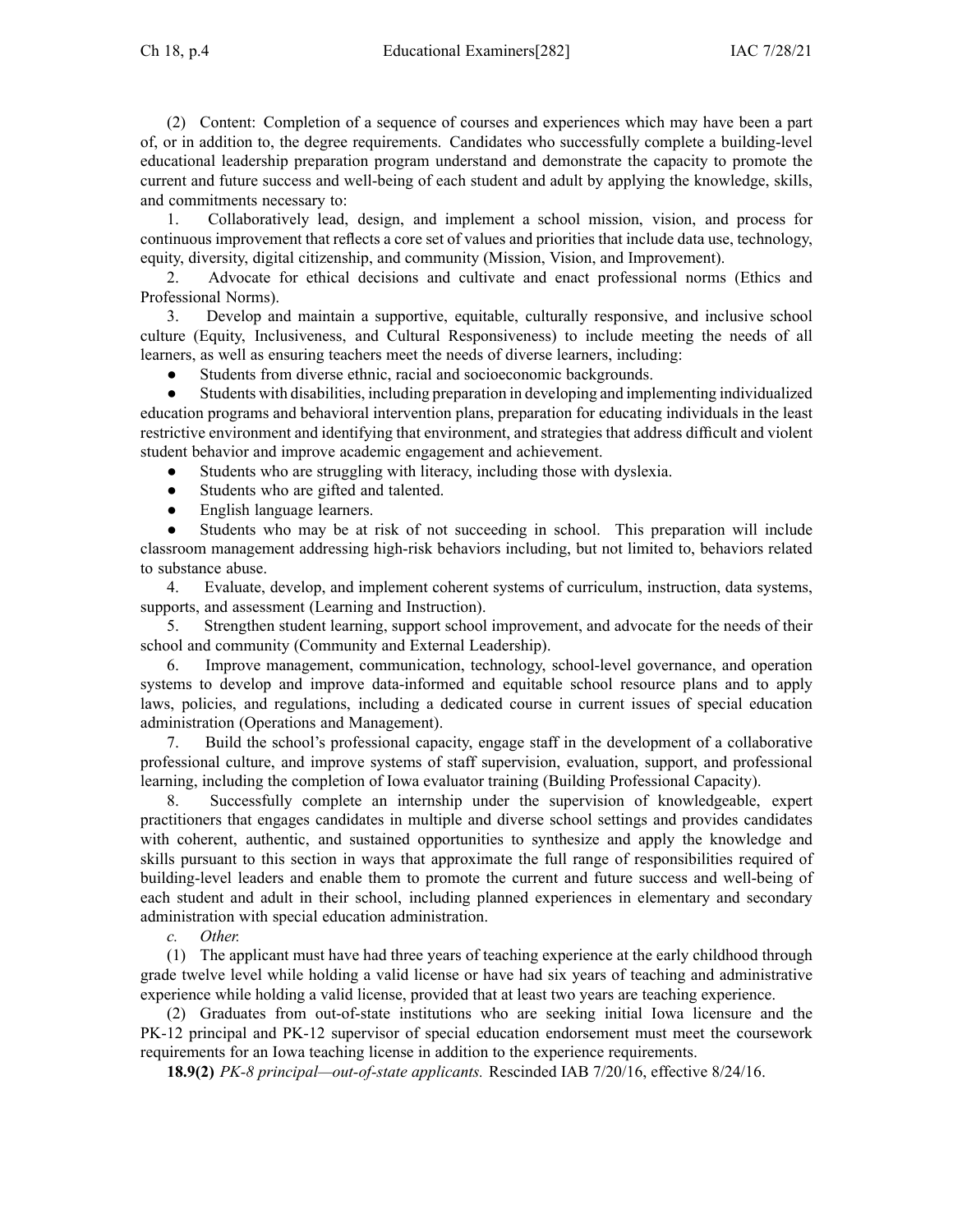**18.9(3)** *5-12 principal—out-of-state applicants.* Rescinded IAB 7/20/16, effective 8/24/16. [**ARC [0872C](https://www.legis.iowa.gov/docs/aco/arc/0872C.pdf)**, IAB 7/24/13, effective 8/28/13; **ARC [2016C](https://www.legis.iowa.gov/docs/aco/arc/2016C.pdf)**, IAB 6/10/15, effective 7/15/15; **ARC [2631C](https://www.legis.iowa.gov/docs/aco/arc/2631C.pdf)**, IAB 7/20/16, effective 8/24/16; **ARC [5322C](https://www.legis.iowa.gov/docs/aco/arc/5322C.pdf)**, IAB 12/16/20, effective 1/20/21]

#### **282—18.10(272) Superintendent/AEA administrator.**

**18.10(1)** *Authorization.* The holder of this endorsement is authorized to serve as <sup>a</sup> superintendent from the prekindergarten level through grade twelve or as an AEA administrator. NOTE: This authorization does not permit general teaching, school service, or administration at any level excep<sup>t</sup> that level or area for which the practitioner holds the specific endorsement(s).

**18.10(2)** *Program requirements.*

*a.* Degree—specialist (or its equivalent: A master's degree plus at least 30 semester hours of planned graduate study in administration beyond the master's degree).

*b.* Content. Through completion of <sup>a</sup> sequence of courses and experiences which may have been par<sup>t</sup> of, or in addition to, the degree requirements, candidates who successfully complete <sup>a</sup> district-level educational leadership preparation program understand and demonstrate the capacity to promote the current and future success and well-being of each student and adult by applying the knowledge, skills, and commitments necessary to:

(1) Collaboratively lead, design, and implement <sup>a</sup> district mission, vision, and process for continuous improvement that reflects <sup>a</sup> core set of values and priorities that include data use, technology, values, equity, diversity, digital citizenship, and community (District Mission, Vision, and Improvement).

(2) Advocate for ethical decisions and cultivate professional norms and culture (Ethics and Professional Norms).

(3) Develop and maintain <sup>a</sup> supportive, equitable, culturally responsive, and inclusive district culture (Equity, Inclusiveness, and Cultural Responsiveness) to include meeting the needs of all learners, as well as ensuring teachers meet the needs of diverse learners, including:

1. Students from diverse ethnic, racial and socioeconomic backgrounds.

2. Students with disabilities, including preparation in developing and implementing individualized education programs and behavioral intervention plans, preparation for educating individuals in the least restrictive environment and identifying that environment, and strategies that address difficult and violent student behavior and improve academic engagemen<sup>t</sup> and achievement.

3. Students who are struggling with literacy, including those with dyslexia.

4. Students who are gifted and talented.

5. English language learners.

6. Students who may be at risk of not succeeding in school. This preparation will include classroom managemen<sup>t</sup> addressing high-risk behaviors including, but not limited to, behaviors related to substance abuse.

(4) Evaluate, design, cultivate, and implement coherent systems of curriculum, instruction, data systems, supports, assessment, and instructional leadership (Learning and Instruction).

(5) Understand and engage families, communities, and other constituents in the work of schools and the district and to advocate for district, student, and community needs (Community and External Leadership).

(6) Develop, monitor, evaluate, and manage data-informed and equitable district systems for operations, resources, technology, and human capital management, including instructional and noninstructional district suppor<sup>t</sup> services (Operations and Management).

(7) Cultivate relationships, lead collaborative decision making and governance, and represen<sup>t</sup> and advocate for district needs in broader policy conversations (Policy, Governance, and Advocacy).

(8) Successfully complete an internship under the supervision of knowledgeable, exper<sup>t</sup> practitioners that engages candidates in multiple and diverse district settings and provides candidates with coherent, authentic, and sustained opportunities to synthesize and apply the knowledge and skills identified in this section in ways that approximate the full range of responsibilities required of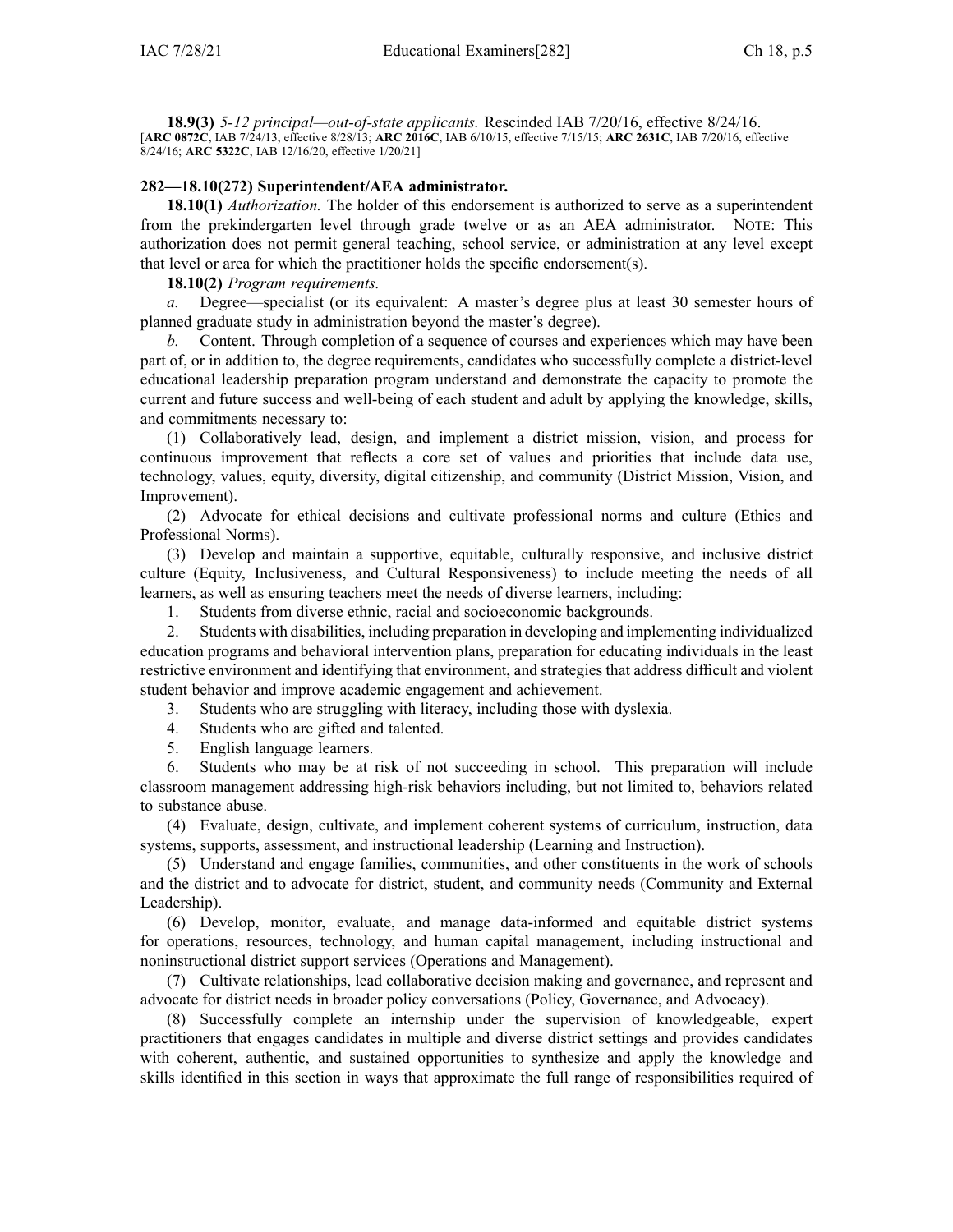district-level leaders and enable them to promote the current and future success and well-being of each student and adult in their district.

**18.10(3)** *Administrative experience.* The applicant must meet one of the following:

*a.* The applicant must have had three years of experience as <sup>a</sup> building principal while holding <sup>a</sup> valid license.

*b.* The applicant must have three years of administrative experience in any of the following areas: PK-12 regional education agency administrative experience, PK-12 state department of education administrative experience, PK-12 educational licensing board administrative experience or PK-12 building/district administrative experience while holding <sup>a</sup> valid Iowa administrator license.

*c.* The applicant must have six years of teaching and administrative experience, provided that at least two years are teaching experience and one year is administrative experience, all while holding <sup>a</sup> valid license.

[**ARC [8248B](https://www.legis.iowa.gov/docs/aco/arc/8248B.pdf)**, IAB 11/4/09, effective 10/12/09; **ARC [0872C](https://www.legis.iowa.gov/docs/aco/arc/0872C.pdf)**, IAB 7/24/13, effective 8/28/13; **ARC [1167C](https://www.legis.iowa.gov/docs/aco/arc/1167C.pdf)**, IAB 11/13/13, effective 12/18/13; **ARC [2016C](https://www.legis.iowa.gov/docs/aco/arc/2016C.pdf)**, IAB 6/10/15, effective 7/15/15; **ARC [5322C](https://www.legis.iowa.gov/docs/aco/arc/5322C.pdf)**, IAB 12/16/20, effective 1/20/21]

# **282—18.11(272) Director of special education of an area education agency.**

**18.11(1)** *Authorization.* The holder of this endorsement is authorized to serve as <sup>a</sup> director of special education of an area education agency. Assistant directors are also required to hold this endorsement.

**18.11(2)** *Program requirements.*

*a. Degree—master's.*

*b. Endorsement.* An applicant must hold or meet the requirements for one of the following:

(1) PK-12 principal and PK-12 supervisor of special education (see rule [282—18.9](https://www.legis.iowa.gov/docs/iac/rule/282.18.9.pdf)(272));

- (2) Supervisor of special education—instructional (see rule [282—15.5](https://www.legis.iowa.gov/docs/iac/rule/282.15.5.pdf)(272));
- (3) Professional service administrator (see [282—subrule](https://www.legis.iowa.gov/docs/iac/rule/282.27.3.pdf) 27.3(5)); or
- (4) A letter of authorization for special education supervisor issued prior to October 1, 1988.

*c. Content.* An applicant must have completed <sup>a</sup> sequence of courses and experiences of at least 24 additional semester hours to include the following:

(1) Understand and demonstrate the capacity to advocate for ethical decisions and cultivate professional norms and culture.

(2) Develop and maintain <sup>a</sup> safe, supportive, equitable, culturally responsive, and inclusive district culture.

(3) Collaboratively lead, design, and implement <sup>a</sup> district mission, vision, and process for continuous improvement that reflects <sup>a</sup> core set of values and priorities that include data use, technology, values, equity, diversity, digital citizenship, and community.

(4) Knowledge of current issues in special education and special education administration.

(5) Knowledge of special education school law and legislative and public policy issues affecting children and families.

(6) Knowledge of the powers and duties of the director of special education of an area education agency as delineated in Iowa Code section [273.5](https://www.legis.iowa.gov/docs/ico/section/273.5.pdf).

(7) Practicum in administration and supervision of special education programs.

*d. Experience.* An applicant must meet the experience requirement set forth in 18.10(3). **18.11(3)** *Other.*

*a. Option 1: Instructional.* An applicant must meet the requirements for one special education teaching endorsement and have three years of teaching experience in special education.

*Option* 2: *Support.* An applicant must meet the practitioner licensure requirements for one of the following endorsements and have three years of experience as a:

- (1) School audiologist;
- (2) School psychologist;
- (3) School social worker; or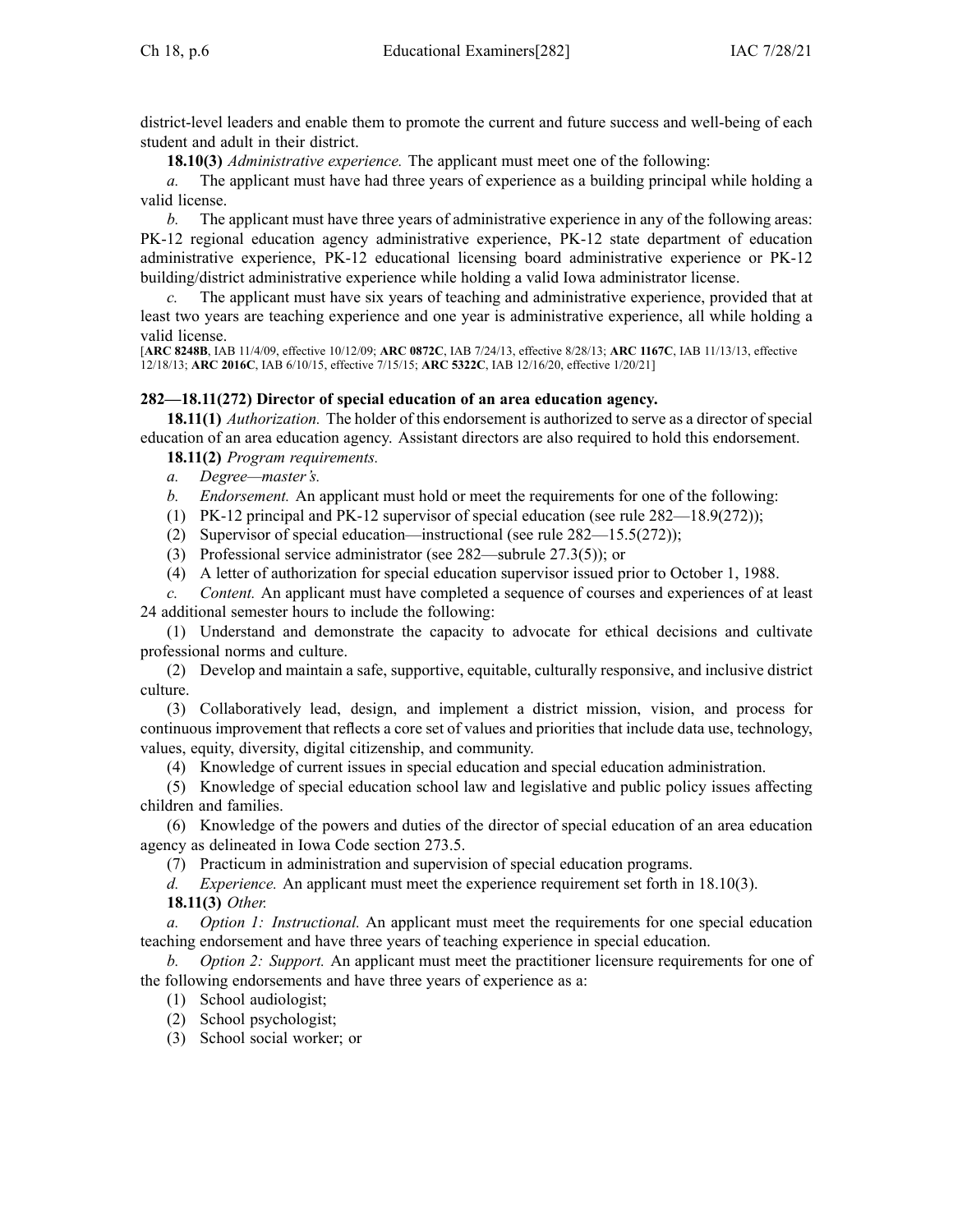(4) Speech-language pathologist.

NOTE: An individual holding <sup>a</sup> statement of professional recognition is not eligible for the director of special education of an area education agency endorsement.

[**ARC [9075B](https://www.legis.iowa.gov/docs/aco/arc/9075B.pdf)**, IAB 9/8/10, effective 10/13/10; **ARC [2631C](https://www.legis.iowa.gov/docs/aco/arc/2631C.pdf)**, IAB 7/20/16, effective 8/24/16; **ARC [5322C](https://www.legis.iowa.gov/docs/aco/arc/5322C.pdf)**, IAB 12/16/20, effective 1/20/21]

**282—18.12(272) Specific requirements for <sup>a</sup> Class E emergency license.** A nonrenewable Class E emergency license valid for one year may be issued to an individual as follows.

**18.12(1)** *Expired license.* Based on an expired Class A, Class B, or administrator exchange license, the holder of the expired license shall be eligible to receive <sup>a</sup> Class E license upon application and submission of all required materials.

**18.12(2)** *Application.* The application process will require transcripts of coursework completed during the term of the expired license, <sup>a</sup> program of study indicating the coursework necessary to obtain full licensure, and registration for coursework to be completed during the term of the Class E license. The Class E license will be denied if the applicant has not completed any coursework during the term of the Class A, Class B, or administrator exchange license unless extenuating circumstances are verified. [**ARC [0874C](https://www.legis.iowa.gov/docs/aco/arc/0874C.pdf)**, IAB 7/24/13, effective 8/28/13; **ARC [2016C](https://www.legis.iowa.gov/docs/aco/arc/2016C.pdf)**, IAB 6/10/15, effective 7/15/15]

**282—18.13** Reserved.

#### **282—18.14(272) Endorsements.**

**18.14(1)** After the issuance of an administrator license, an individual may add other administrator endorsements to that license upon proper application, provided current requirements for that endorsement, as listed in rules [282—18.9](https://www.legis.iowa.gov/docs/iac/rule/282.18.9.pdf)(272) through [282—18.11](https://www.legis.iowa.gov/docs/iac/rule/282.18.11.pdf)(272), have been met. An updated license with expiration date unchanged from the original or renewed license will be prepared.

**18.14(2)** The applicant must follow one of these options:

*a.* Identify with <sup>a</sup> recognized Iowa administrator preparing institution, meet that institution's current requirements for the endorsement desired, and receive that institution's recommendation; or

*b.* Identify with <sup>a</sup> recognized non-Iowa administrator preparation institution and receive <sup>a</sup> statement that the applicant has completed the equivalent of the institution's approved program for the endorsement sought. A transcript evaluation will also be required. [**ARC [3633C](https://www.legis.iowa.gov/docs/aco/arc/3633C.pdf)**, IAB 2/14/18, effective 3/21/18]

#### **282—18.15(272) Licenses—issue dates, corrections, duplicates, and fraud.**

**18.15(1)** *Issue date on original license.* A license is valid only from and after the date of issuance.

**18.15(2)** *Correcting licenses.* If <sup>a</sup> licensee notifies board staff of <sup>a</sup> typographical or clerical error on the license within 30 days of the date of the board's mailing of <sup>a</sup> license, <sup>a</sup> corrected license shall be issued without charge to the licensee. If notification of <sup>a</sup> typographical or clerical error is made more than 30 days after the date of the board's mailing of <sup>a</sup> license, <sup>a</sup> corrected license shall be issued upon receipt of the fee for issuance of <sup>a</sup> duplicate license. For purposes of this rule, typographical or clerical errors include misspellings, errors in the expiration date of <sup>a</sup> license, errors in the type of license issued, and the omission or misidentification of the endorsements for which application was made. A licensee requesting the addition of an endorsement not included on the initial application must submit <sup>a</sup> new application and the appropriate application fee.

**18.15(3)** *Duplicate licenses.* Upon application and paymen<sup>t</sup> of the fee set out in [282—Chapter](https://www.legis.iowa.gov/docs/iac/chapter/282.12.pdf) 12, <sup>a</sup> duplicate license shall be issued.

**18.15(4)** *Fraud in procuremen<sup>t</sup> or renewal of licenses.* Fraud in procuremen<sup>t</sup> or renewal of <sup>a</sup> license or falsifying records for licensure purposes will constitute grounds for filing <sup>a</sup> complaint with the board of educational examiners.

These rules are intended to implement Iowa Code chapter [272](https://www.legis.iowa.gov/docs/ico/chapter/272.pdf).

[Filed 12/24/08, Notice 10/22/08—published 1/14/09, effective 2/18/09] [[Filed](https://www.legis.iowa.gov/docs/aco/arc/8141B.pdf) ARC 8141B ([Notice](https://www.legis.iowa.gov/docs/aco/arc/7873B.pdf) ARC 7873B, IAB 6/17/09), IAB 9/9/09, effective 10/14/09] [[Filed](https://www.legis.iowa.gov/docs/aco/arc/8142B.pdf) ARC 8142B ([Notice](https://www.legis.iowa.gov/docs/aco/arc/7874B.pdf) ARC 7874B, IAB 6/17/09), IAB 9/9/09, effective 10/14/09]